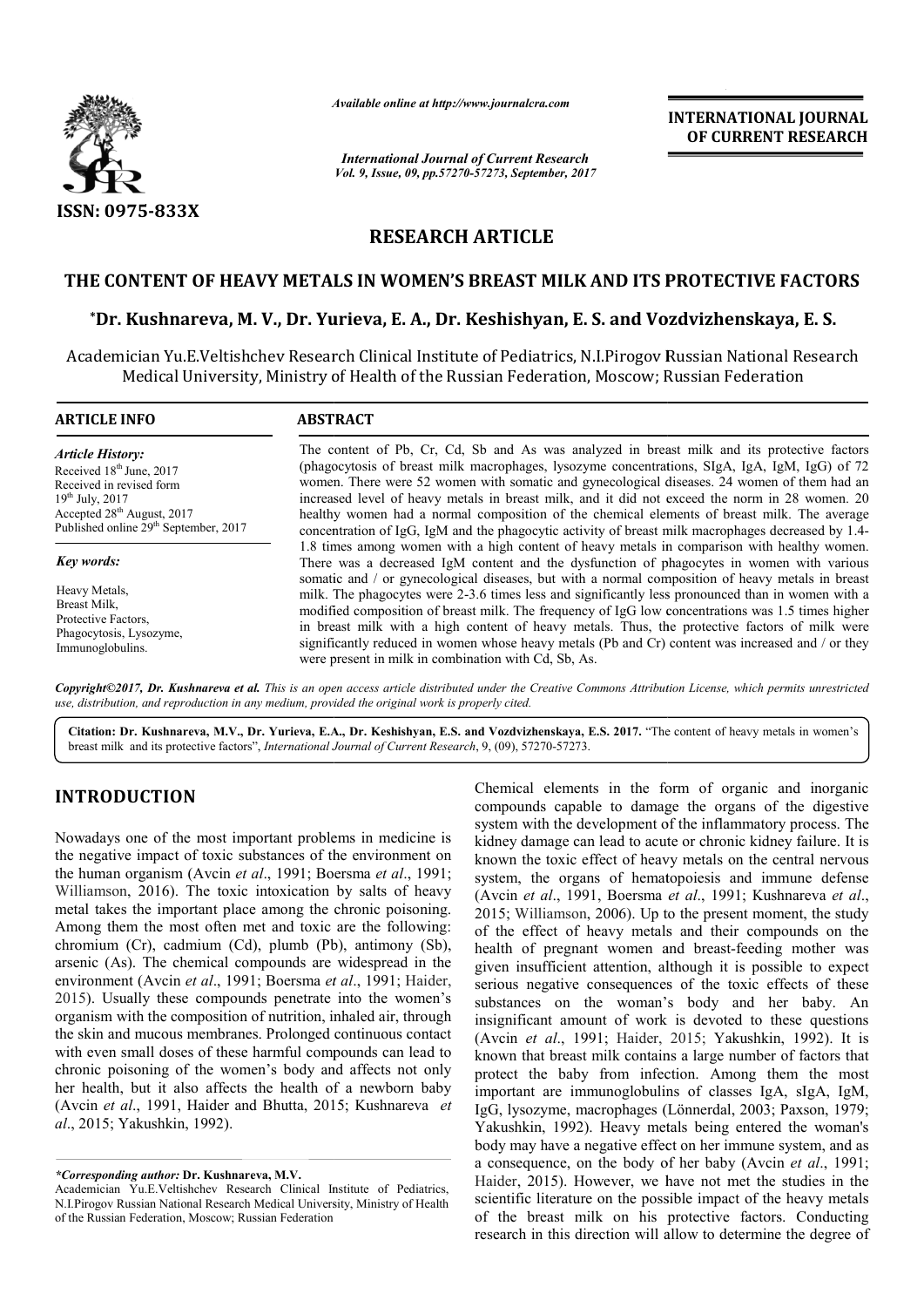accumulation of dangerous toxic substances in the woman's body, their relationship with the protective factors of women's milk and develop methods for the prevention and neutralization of toxic effects on both the mother and the baby.

**Aim:** Investigate the relation between the high content of heavy metals in the breast milk and its protective factors in women.

**Patients and methods**: There were examined 72 women, aged 19 to 42 years old. All women lived in Moscow (Russia). Professional harmfulness was not determined among any of the examined women. All women were divided into 3 groups. The first group included 24 women aged 19 to 38 years old, the heavy metals exceeded the norm or were not normal in the breast milk of these women. The second group included 28 women aged 21 to 42 years, who had normal content of heavy metal or it was not determined at all. The control group was made up of 20 mothers aged 19 to 32 years who are healthy and gave birth to healthy full-term babies. The study of five chemical elements' concentration (heavy metals Cr, Cd, Pb, Sb) by emission plasma spectrometry using atomic-emission spectrometer with inductively coupled plasma (Baird company, the USA). The concentration of the element was evaluated by weight in mg in one kg of breast milk (mg / kg). The analysis of the content of heavy metals in breast milk was conducted in the first and second groups and it was compared with the norm of the control group that we had published earlier (Kushnareva et al., 2015). The following protective factors of milk were tested in all women. The concentration of lysozyme, IgA, sIgA, IgM, IgG was determined by the method of enzyme immunoassay and expressed in mcg/ml and mg/ml. The phagocytic activity of breast milk macrophages was determined by their ability to phagocytize the control test strain of Staphylococcus aureus P209 by a modified method of Ch.Paxson et Cress C.C. (Paxson, 1979). During the original method, the cells were previously washed three times with phosphate buffer. We analyzed the phagocytosis of macrophages in native low-fat breast milk. The indices were calculated when counting 100 macrophages: 1. The phagocytic number (PhN) is the percentage of phagocytic macrophage cells. 2. The index of phagocytosis (PhI) is the average number of microbial cells Taken hold by a single phagocyte, which is involved in phagocytosis. 3. Index of completion of phagocytosis (ICPh). It is calculated as follows: (PhN30 /  $PhN90 + PhI30 / PhI90)$ : 2. If the ICPh is more than 1 then the phagocytosis is complete; if it is less than 1 then it is incomplete. It is seen in the text that the percentage of small numbers is given for comparing indicators in groups.

## **RESULTS**

Somatic and / or obstetric-gynecological diseases were diagnosed in women of groups I and II: the habitual miscarriage (7 and 3), the threatened miscarriage (24 and 28), toxicosis in the early stages of pregnancy (16 and 12), gestosis (13 and 14), exacerbation of chronic infectious diseases during pregnancy (bronchitis, pyelonephritis, sinusitis, cystitis - in 23 and 10), poor uterine contraction strength (8 and 4), prenatal discharge of amniotic fluid (6 and 2), placental pathology (8 and 1), gynecological diseases (adnexitis, dysfunction of the ovaries, cervical erosion, the ovarian cyst) (13 and 8). The results of the study of the heavy metals' concentration in breast milk are presented in the table 1. As seen from Table 1, there were found in the breast milk of women in group 1: As, Sb and

Co, which were absent in the breast milk of healthy women and women from group 2. Pb was detected in the breast milk of all women of group I. Its concentration on the average exceeded the upper limit of the norm by  $121.7\% \pm 25.33\%$ (20-450%), which was higher by 3 and 4.6 times in comparison with the group II and control group, respectively  $(p<0.05)$ .

An increased concentration of the only one Pb was detected in 13 women (56%). It was simultaneously found the increased concentrations of other elements in 11 women:  $Pb + Cr$  in 4 women,  $Pb + Cd$  in 1 woman,  $Pb + Cd + As$  in 1 woman,  $Pb +$  $Cr + Cd + Sb$  in 1 woman. The high concentrations of all five studied elements were found in breast milk of 4 women. The concentrations of Pb in group II were not different from the norm. Pb was detected in 16 women among 28 women (57%) of this group, while in the control group it was met 4 times less as follows only among 3 out of 20 healthy women (14%) at the concentration of  $\leq 0.243$  mg / kg. Cr was found in all the examined women. The average concentration of Cr in breast milk among women of Group I had only a tendency to increase in comparison with group II and control group, however, this element exceeded the upper limit of the norm by 11-38% (16.5  $\pm$  4.120%) in 6 women (21%). The level of Cr in breast milk among women of group II was not different from that one in the control group.

The study results of the phagocytic activity of macrophages in breast milk are presented in Table 2. As seen from Table 2, The average PhN30 in Group I was 1.8 times lower than it is among healthy women in Group III, and there was a tendency to decrease this index in comparison with group II. The index of PhN30 in group II was 1.5 times lower than in control group III. PhI30 in group I was 1.4 times lower than in control, and there was a tendency to decrease in comparison with group II. Also there was only a tendency of PhI30 decrease in group II compared to group III. There were no differences for all other average values of macrophage phagocytosis index in the studied groups. PhN30  $\geq$  40% and PhI30  $\geq$  2,1 was in group III in healthy women. Phagocytosis was completed among all patients of this group. It was revealed that during the individual analysis of phagocytosis indices incomplete phagocytosis was present in only one woman in group I and two women in group II (the difference was not significant, p> 0.05). However, all indicators of macrophage phagocytosis were normal only in 3 women in the group I (12.5%). Simultaneously, two indicators such as PhN30 and PhI30 were reduced in six women (25%), including one woman with unfinished phagocytosis. Only PhN30 index' decrease was in 15 women of this group (63%), which indicated on insufficient number of activated macrophages from the total pool of these cells when a pathogen was injected. The normal phagocytic activity of milk macrophages was in 7 women in group II (25%), which was twice more often than in group I. There were only two women (7%) who had a decrease in cell activity in terms of PhN30 and PhI30 indices, therefore, 3.6 times less often than in group I ( $p \le 0.05$ ). The only decrease of PhN30 index was in 16 women (57%), which was not significantly different from this index in group I. The study results of the concentration of immunoglobulins and lysozyme in breast milk are presented in Table 3. As can be seen from Table 3, there was a significant decrease in the average values of IgM concentration in groups I and II in comparison with the index in group III, as well as the average IgG in group I in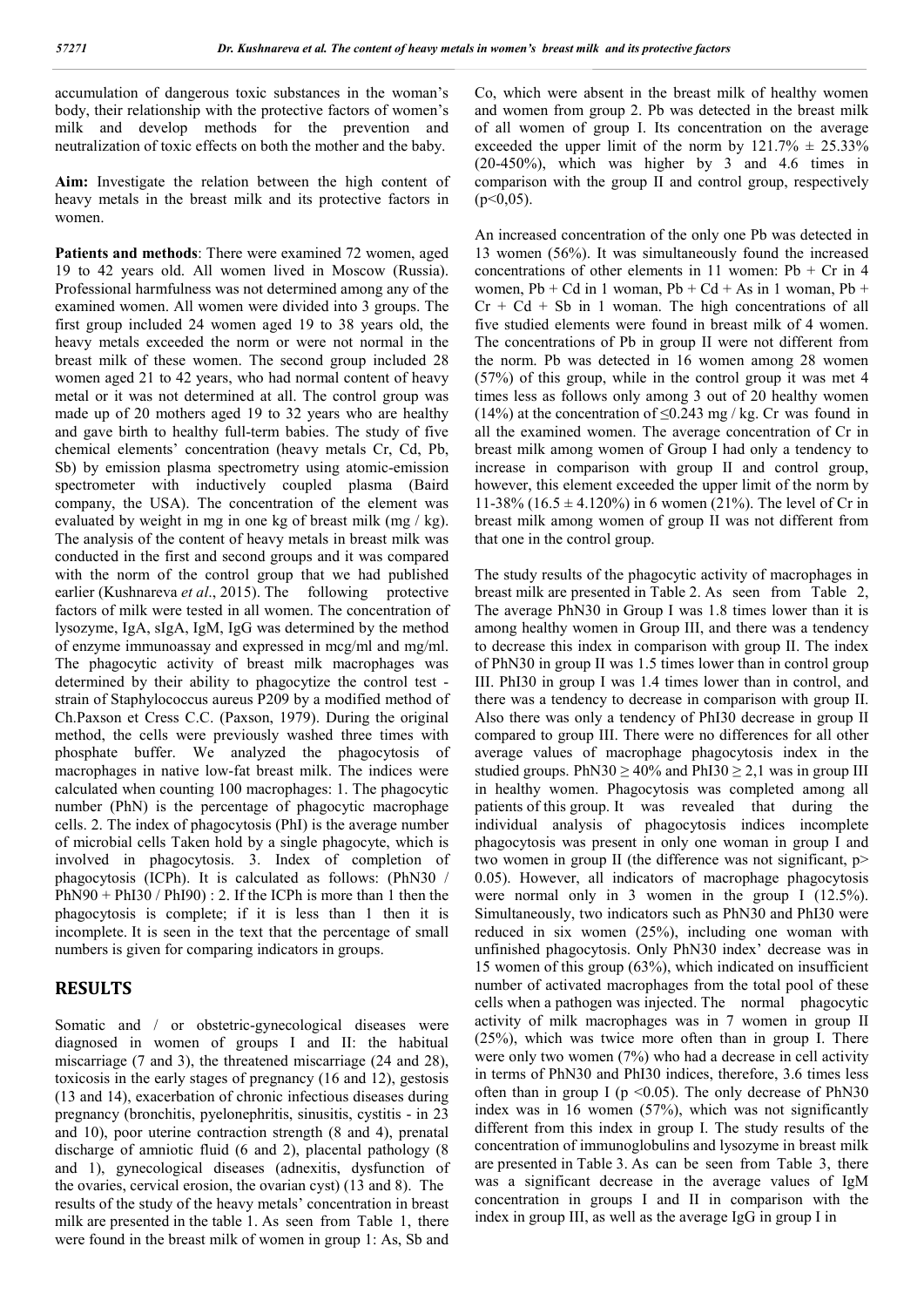| Women's Group                     | Concentration of heavy metals mg / kg $(M \pm m)$ |                                 |                 |                  |                   |  |
|-----------------------------------|---------------------------------------------------|---------------------------------|-----------------|------------------|-------------------|--|
|                                   | Pb                                                | Сr                              | As              | Cd               | Sb                |  |
|                                   |                                                   |                                 |                 |                  |                   |  |
| I Group                           | $0.612 \pm 0.0659$ *                              | $1,164\pm0.0266*$               | 1,5648±0,697    | $0.3983\pm0.119$ | $0,2304\pm0,0221$ |  |
|                                   | $(1,267 - 1,54)$                                  | $(1,06-1,24)$                   | $(0,323-4,520)$ | $(0,010-2,467)$  | $(0,140-0,273)$   |  |
| II Group**                        | $0.201 \pm 0.0340$                                | $0.662 \pm 0.051$               | < 0.100         | < 0.010          | < 0.200           |  |
| Control group $(7)$ <sup>**</sup> | $0.132 \pm 0.0901$ (0.02-0.243)                   | $0,726 \pm 0,055$ (0.593-0.968) | < 0.100         | < 0.010          | < 0.200           |  |

**Table 1. The concentration of heavy metals in breast milk among groups with women in the study**

Notes: 1. \* - the differences of the indicators between group I and group II are reliable ( $p\leq 0.05$ ). 2.  $\blacktriangledown$  - the differences between the control group and the groups I, II are reliable ( $p \le 0.05$ ). 3. \*\*, the elements As, Cd, Sb in breast milk were not detected within the sensitivity of the method in the control group and group with women II.

| Table 2. Phagocytic activity of macrophages of breast milk in the studied groups with women |  |  |
|---------------------------------------------------------------------------------------------|--|--|
|                                                                                             |  |  |

| N | Women's Group | Indicators of phagocytosis: $M \pm m$ (min-max). |                 |                 |                        |                   |
|---|---------------|--------------------------------------------------|-----------------|-----------------|------------------------|-------------------|
|   |               | PhN30 $(%)$                                      | PhI30           | PhN90 $(%)$     | <b>PHI90</b>           | <b>ICPh</b>       |
|   | I Group       | $27.25 \pm 2.52*$                                | $2,74\pm0,15$   | $19.05 \pm 1.9$ | $2.1 \pm 0.233$        | $1,44\pm0,084$    |
|   |               | $(12-52)$                                        | $(1,3-3,6)$     | $(10-38)$       | $(1-3)$                | $(0.78 - 2.46)$   |
|   | II Group      | $32.8 \pm 2.10$ <sup>V</sup>                     | $3,23\pm0,243$  | $22.9 \pm 1.65$ | $2,53\pm0,778$ (1-4,1) | $1,45\pm0,088$    |
|   |               | $(14-60)$                                        | $(1,7-6,8)$     | $(8-40)$        |                        | $(0, 84 - 2, 49)$ |
|   | Control group | $49.4 \pm 1.91$                                  | $3.88 \pm 0.28$ | $24.4 \pm 2.25$ | $2.59 \pm 0.14$        | $1.76 \pm 0.24$   |

Notes. 1. \* - the differences of the indicators between group I and group II are significant ( $p \le 0.05$ ). 2.  $\blacktriangledown$  - the differences of the indicators between the control group and I, II groups are significant  $(p \le 0.05)$ 

**Table 3. The concentration of lysozyme and immunoglobulins in breast milk in the study groups**

| N | Group of women    | Indicators of protective factors $(M \pm m, m \in m)$ |                  |                  |                          |  |
|---|-------------------|-------------------------------------------------------|------------------|------------------|--------------------------|--|
|   |                   | Lysozyme mcg/ml                                       | mg/ml<br>sIgA    | $IgM$ mcg/ml     | $IgG$ mcg/ml             |  |
|   | group             | 115.9±4.89                                            | $1.15 \pm 0.048$ | $25.3 \pm 1.05*$ | $38.2 \pm 1.36 * \nabla$ |  |
|   |                   | $(70-142)$                                            | $(0.7-1.25)$     | $(18-37)$        | $(24-78)$                |  |
| 2 | II group          | $114.5 \pm 6.07$                                      | $1.04 \pm 0.078$ | $25.5 \pm 0.72*$ | $50.9 \pm 5.39$          |  |
|   |                   | $(70-40)$                                             | $(0.75 - 1.45)$  | $(24-27)$        | $(25-79)$                |  |
|   | Control group III | $112.2 \pm 9.61$                                      | $1.051 \pm 0.16$ | $61.4\pm2.81$    | $49.0 \pm 2.11$          |  |
|   |                   | $(90-150)$                                            | $(0.5 - 2.0)$    | $(50-70)$        | $(30-50)$                |  |

Notes. 1.  $*$  - The differences between Group III and Groups I or II, reliable ( $p \le 0.05$ ).

2. ▼ - The differences between the indicators between group I and group II ( $p$  < 0,05).

comparison with groups II and III. The mean indices of lysozyme and sIgA did not differ in the studied groups. However, the detailed individual analysis showed that the reduced level of IgG was in 9 women in group I (38%) and 1.5 times less often in group II - in 7 women (25%). The concentration of IgM was reduced in breast milk in all women in groups I and II. However, the concentrations of sIgA and lysozyme were within the norm of all women in group I and II. It is important to note that violations of the protective factors of milk in Group I were significantly more pronounced than in Group II. Thus, the decrease in indices was 25-75% of the norm (56  $\pm$  6.12%) in group I, while they decreased by 10-40% (26.0  $\pm$  2.34%, p < 0.05) in group II.

#### **DISCUSSION**

Violation of the protective factors of breast milk in women can reflect both the immune system of the whole organism as well as the direct effect of heavy metals on the function of immune cells in a biological fluid, particularly in breast milk (Avcin *et al*., 1991; Lönnerdal *et al*., 2003; Paxson, 2013; Yakushkin *et al*., 1992). This negative toxic effect of heavy metals may be links with the suppression of the synthesis of humoral protection factors of the body (immunoglobulins) or the enhancement of their catabolism (through the formation of inert complexes and their excretion from the body). There are also possible dysfunctions of the cells of the immune system (macrophages) as a result of the cell membranes' damage and other organelles by heavy metals (Golinelli *et al*., 2014; Kushnareva *et al*., 2015; Lönnerdal, 2013; Yamawaki *et al*., 2015). According to our studies, the increased content of heavy

metals in breast milk of women was accompanied in all cases of severe violations from its protective factors (macrophage phagocytosis and / or IgG concentration). Such violations significantly less often and in a smaller degree occurred in women with a normal composition of the studied chemical elements of breast milk, but with various pathological conditions. The comparison of these results demonstrates that, apparently, in the first variant, the reduction of protective factors was associated with both the mother's health as well as the toxic effect of heavy metals, and only with the state of mother's health in the second variant. The decrease in IgM concentration in breast milk was almost the same in women with a normal level of metals in breast milk, as well as in women with a high content of these xenobiotics. Apparently, this violation from the immune system was linked with the presence of an infectious inflammatory pathology in mothers. Further studies of the mechanisms of the heavy metals' damaging effect on the women' immune system will help to develop methods of eliminating or preventing their toxic effect on the macroorganism. To eliminate the toxic load and reduce the concentration of heavy metals in breast milk, it is possible to correct the diet of a pregnant woman and nursing mother with the inclusion of food and / or biologically active additives in the diet that contain chelates. These are dairy products rich in protein, which inactivate heavy metals, as well as products containing vitamin P. Natural chelates (milk proteins and vitamin P) form strong complexes with heavy metals and remove them from the body (Golinelli *et al*., 2014; Paxson *et al*., 1979; Yakushkin, 1992). To protect body cells from the damaging effect of heavy metals, it is useful to enrich the diet with products containing bioantioxidants (vitamins A, C, E, P,